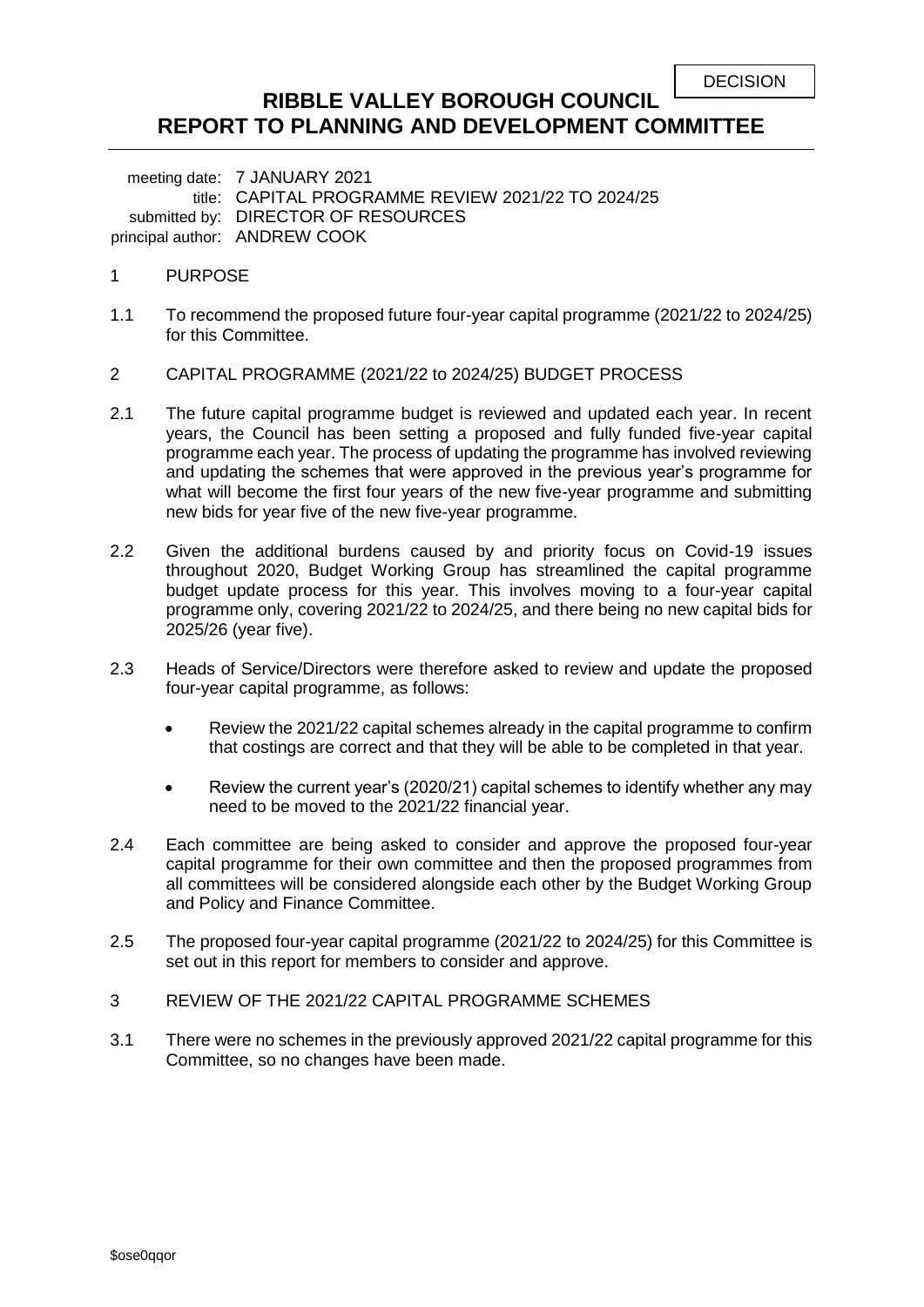- 4 REVIEW OF THE CURRENT YEAR'S (2020/21) CAPITAL SCHEMES
- 4.1 Review of progress on the 2020/21 current year schemes by the Director of Economic Development and Planning identified one scheme proposed to be moved from 2020/21 to the 2021/22 capital programme:
	- **Introduction of Planning Portal Link to the Planning Application System and Planning System Update, £26,420:** The planning system update element of the scheme was previously put on-hold awaiting the outcome of the planned wider process review in the Planning section. That planned wider process review has not taken place yet because of Covid-19 issues since Spring 2020. It is hoped that the wider process review can commence in 2021, Covid-19 permitting. Given this, the planning system update element of this scheme will not be undertaken in 2020/21. Thus, the scheme will need to be moved to 2021/22.
- 5 PROPOSED FOUR-YEAR CAPITAL PROGRAMME (2021/22 TO 2024/25)
- 5.1 For this Committee, there were no schemes in the previously approved four-year capital programme 2021/22 to 2024/25. Therefore, the one proposed change from the review of the current year's 2020/21 capital programme creates a proposed four-year capital programme of one scheme for this Committee, totalling £26,420. This is shown in the table below.

| <b>Planning and Development Committee</b>                                                                                             |        | 2021/22 2022/23 2023/24 2024/25<br>£ | £ | £ | TOTAL<br>£ |
|---------------------------------------------------------------------------------------------------------------------------------------|--------|--------------------------------------|---|---|------------|
| Introduction of Planning Portal Link to the<br>Planning Application System and Planning<br><b>System Update</b><br>Moved from 2020/21 | 26,420 |                                      |   |   | 26,420     |
| <b>Proposed Capital Programme (2021/22 to</b><br>2024/25) for this Committee                                                          | 26,420 | 0                                    | 0 |   | 26,420     |

- 5.2 Members are asked to consider the proposed four-year capital programme (2021/22 to 2024/25) for this Committee and recommend the programme to the Policy and Finance Committee for approval.
- 6 RISK ASSESSMENT
- 6.1 The approval of this report may have the following implications:
	- Resources The proposed change to the four-year capital programme for this Committee would require additional funding of £26,420 over the period. In practice this funding is available because the increased budget relates to a scheme being moved from the 2020/21 capital programme and this scheme is already funded as part of that year's capital programme. Thus, if the scheme moves to 2021/22 then the funding for the scheme will also move to 2021/22.
	- Technical, Environmental and Legal None.
	- Political None.
	- Reputation Sound financial planning for known capital commitments safeguards the reputation of the Council.
	- Equality and Diversity Equality and Diversity issues are examined as part of the capital bid appraisal process.